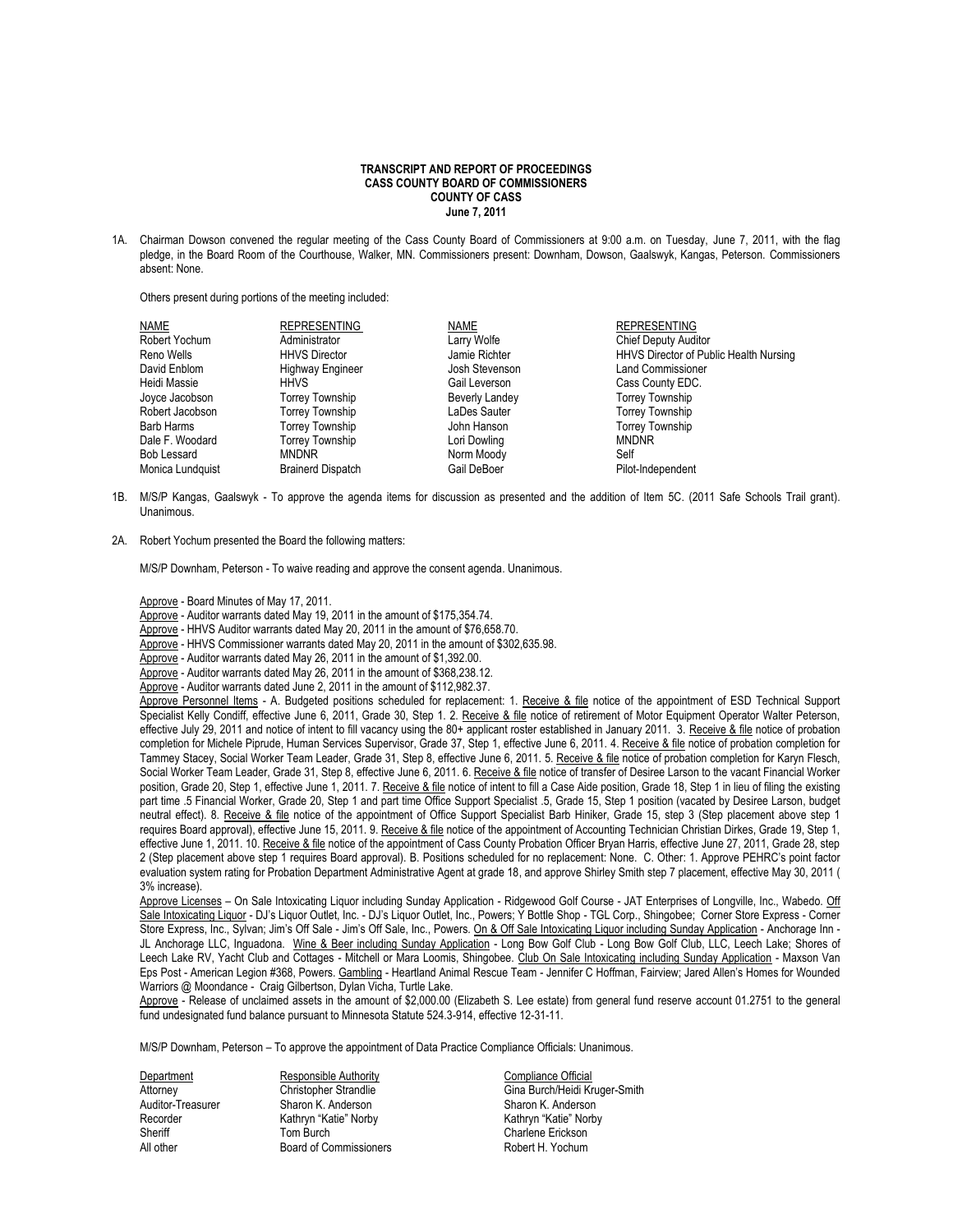Receive & file - Timber auction results of May 26, 2011 (8,204 cords plus 26 mbf saw timber) totaling \$253,284.00. Receive & file - Commissioner Neal Gaalswyk County Board of Appeal and Equalization Training certification. Approve - Pay request No.1 - Plumbing for Deep Portage Project to KMI Mechanical, Inc. in the amount of \$13,537.50. Approve - Final pay request - Cooler/Refrigeration for Deep Portage Project to St. Cloud Refrigeration, Inc. in the amount of \$524.85. Approve - Pay request No.6 - Invoice #23698 for Cass County Energy Upgrades to CAM in the amount of \$2,000.00. Approve - Payment to Region Five for the Camp Ripley/Veterans Trail Corridor Feasibility Study in the amount of \$9,292.00 (utilizing Fund 73001.6299). Receive & file - Federal Highway Administration FY2011 Grant Application – CSAH 8 at Boy River support letter. Receive & file – YTD Cass County HHVS Cash account balance comparison and Child Service Costs. Approve - 2011 Amendment to the Home and Community-Based Services Contracts effective through December 31, 2011, with Stille Havn Hus. Approve - Amendment to SHIP Grant from MDH extending grant from June 30, 2011 to September 30, 2011 with an additional grant allotment of \$1,866.00 – no additional funds required by the County. Approve – HHVS expenditure of up to \$6,000.00 (operating budget or undesignated fund balance) to move existing file system from the third floor to the second floor in order to utilize the space for personnel and record storage. Approve - State of MN Grant for Remote Electronic Alcohol Monitoring in the amount of \$17,000.00 through June 30, 2013. Approve - Assessor's Office Abatements - Greg Webb - Turtle Lake - PP Lease/Exempt 2010/2011. Authorize - Cass County EDC letter of support for HUD Grant – Senior Living Facility Project – City of Remer. Approve - Payment to Motorola (Invoice #41154925) for Sheriff's Office ARMER radios in the amount of \$946,037.42 (Acct. #01.280.6299). Accept - Donation in the amount of \$100.00 from the Salem Lutheran Church for the Veterans Transportation Program. Receive & file - 2011 Household Hazardous Waste & Electronic collection program schedule.

- 2B. Administrator Yochum discussed the absence of a State of Minnesota budget after June 30, 2011. Mr. Yochum explained that unless the Legislature and Governor agree to a Special Session that results in State agency appropriations the State will "shutdown" non-essential services as defined by the Courts. State agencies have been directed to assume the state's financial systems and supporting personnel will not be operating after June 30, 2011. County staff are looking at implications including cashflow, cost shifts, computer system support, and will report to the Board as information becomes available. No action necessary at this time.
- 3A. Reno Wells HHVS Director presented information on the pattern of client residence that utilize HHVS programs. Mr. Wells proposed to use space at the Cass County Land Department in Backus for the placement of selected personnel including the VSO Benefit Specialist, County Agency Social Worker/County Agency Social Worker – Child Protection, Public Health Nurse, and a Financial Worker. Mr. Wells added that the Cass County HHVS Advisory Committee is in favor of this action. Administrator Yochum reported that the space HHVS proposes to use is occupied on a part-time basis by the Cass County EDC, Mississippi Headwaters, Land Department, and in the past ESD. Mr. Wells estimated one time work station and related expenses not to exceed \$10,000 (HHVS undesignated fund balance). Upon Board approval of the concept Mr. Yochum will notify present occupants and report back at the next Board meeting.

M/S/P Downham, Gaalswyk – To approve the concept of utilizing office space at the Cass County Land Department in Backus for the placement of HHVS staff, and proceed with pricing work station and related expenses. Unanimous.

3B. Jamie Richter, Director of Public Health Nursing, discussed the existing National Association of Counties (NACo) prescription drug discount card program utilization and the alternative of participation in the Thrifty White pharmacy benefit management program (TWRx). Ms. Richter explained the TWRx program: focused on uninsured or underinsured residents; no cost to the county; no processing fee to the participants; a discount card can be used at any participating pharmacies; covers all prescription medications either brand or generic; participants save an average of 10% to 20% on brand name drugs and 20% to 70% on generic drugs; additional benefits beyond the NACo program include vision, Lasik, hearing, and dental discounts.

M/S/P Peterson, Kangas – To approve notice of termination of the Caremark PCS Health, L.P. NACo prescription drug discount card program, and further to authorize participation in the Thrifty White TWRx pharmacy discount card program. Unanimous.

- 3C. Mr. Wells and Ms. Richter reported that the Leech Lake Band of Ojibwe has declared a public health emergency as a result of the abuse of prescription medication and other illegal drugs on the Leech Lake Reservation (see news story in the DeBahJiMon dated May 2011). Mr. Wells added that once more information from the MN Department of Health becomes available he will report back. No action necessary.
- 4A. Reno Wells and Heidi Massie of the Personnel Policy Committee presented 2011 Policy updates. Items recommended for County Board action included: Page one notice; Appendix A - AT-WILL EMPLOYEES; Appendix F - HEALTH CARE SAVINGS PLAN FOR ELIGIBLE NON-UNION EMPLOYEES; Section 5G – LEAVE OF ABSENCE WITHOUT PAY; Section 5K – SEVERANCE BENEFITS; Section 2E – EMPLOTEE RELATED POLICIES; Section 2C – APPLICATION; Section 5F - LEAVE OF ABSENCE WITH PAY.

M/S/P Gaalswyk, Downham – To approve the recommendations of the Personnel Policy Committee to amend the 2011 Personnel Policies and Rules to read as follows:

Page one: The mission of Cass County government is to deliver quality public services to the citizens in an effective, professional and efficient manner in large type on first page. NOTICE: Employees and prospective employees are advised that the policies expressed herein do not create any rights of employment nor do the policies constitute a contract of employment between the County and employee or officer thereof. Any willful violation of these policies may result in disciplinary action. These policies are subject to amendment or elimination at the discretion of the County Board without notice to employees.

Appendix A – AT-WILL EMPLOYEES: Sheriff: Chief Deputy Sheriff, Lieutenants, Administrative Secretary; Attorney - First Assistant County Attorney, Office Manager; County Board: Auditor/Treasurer, Central Services Director, Environmental Services Director, Land Commissioner, Health, Human and Veterans Services Director, Highway Engineer, Assessor, County Administrator, Chief Financial Officer; District Court: Probation Director, Probation Officers. NOTICE: - Employees and prospective employees are advised that the policies expressed herein do not create any rights of employment nor do the policies constitute a contract of employment between the County and employee or officer thereof.

Appendix F – HEALTH CARE SAVINGS PLAN FOR ELIGIBLE NON-UNION EMPLOYEES: 1. Participating employees shall include all non-union personnel that are eligible for participation in the Cass County Cafeteria Plan except elected officials, judicial appointments, and any individual that is allowed an election not to participate under Minnesota State Retirement System rules. Please note an election to waive participation is irrevocable. For further information go t[o www.msrs.state.mn.us.](http://www.msrs.state.mn.us/)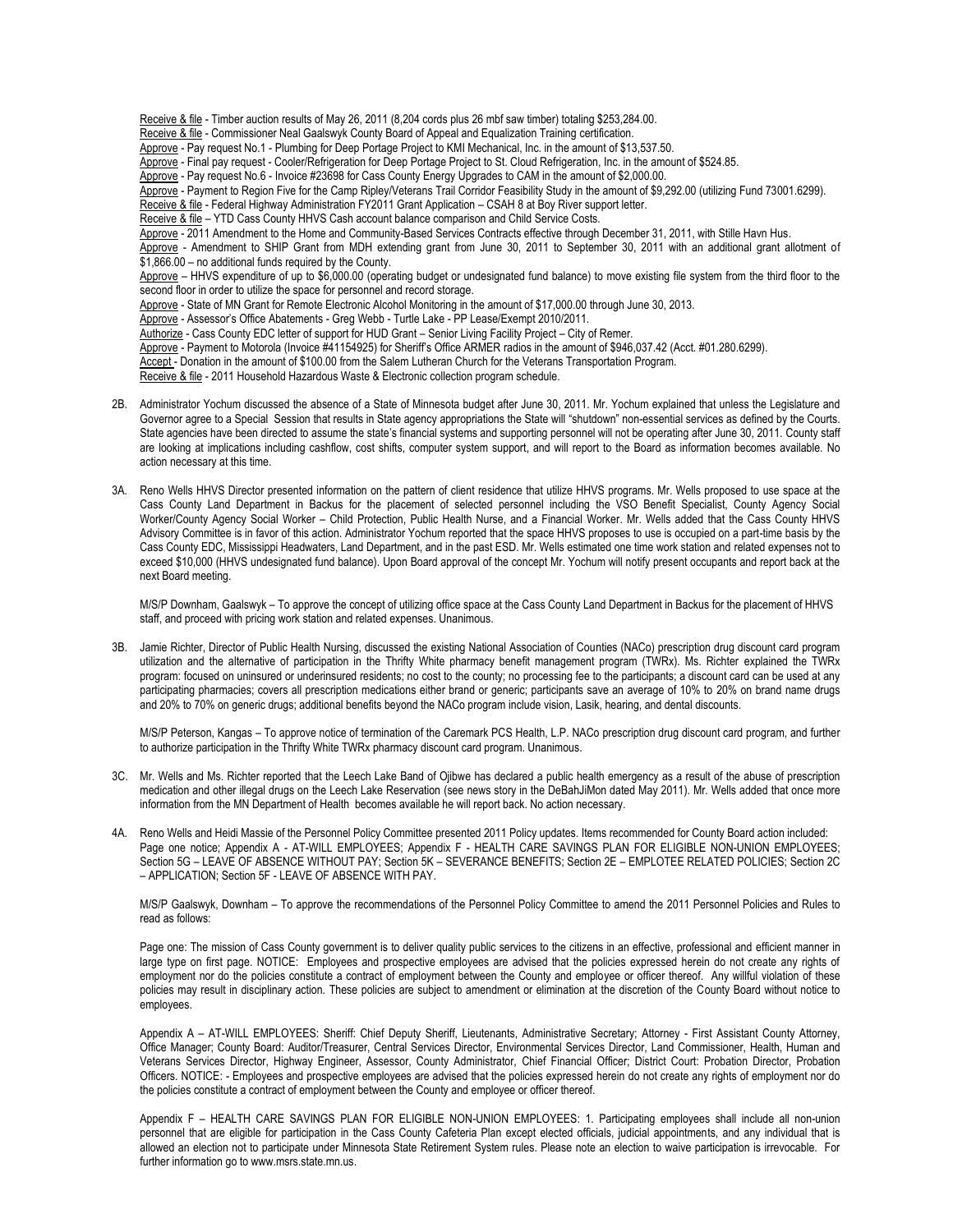Section 5G – LEAVE OF ABSENCE WITHOUT PAY 4. LEAVES OF ABSENCE - ELECTED POSITIONS AND AT-WILL APPOINTMENTS: Any appointed officer or employee of the County who serves as a legislator or is elected to a full-time city or county office shall be entitled to an unpaid leave of absence and rights of reinstatement pursuant to [MN Stat. §3.088 after filing notice thereof with the Board of Commissioners.](https://www.revisor.leg.state.mn.us/statutes/?id=352.98) Any employee of the County who is appointed to serve in an at-will position as defined by Appendix A of these personnel polices may be entitled to a leave of absence and rights of reinstatement pursuant to [MN Stat. §3.088 if re](https://www.revisor.leg.state.mn.us/statutes/?id=352.98)quested by the appointing authority and approved by the Board of Commissioners. Reinstatement to a position covered by a collective bargaining agreement additionally requires approval of the unit certified to represent the position affected.

Section 5K – SEVERANCE BENEFITS: 1.3 SEVERANCE PAY ACCUMULATED SICK LEAVE: Eligible employees who become elected to County office may choose to be paid for unused sick leave upon assuming elective office or upon separation from the County in accordance with items 1.1 and 1.2 of this section. The severance payment shall be based upon the number of eligible hours times the employee's hourly rate of pay prior to assuming elective office. Upon payment of sick leave any balance remaining will be made zero. 1.4 SEVERANCE PAY ACCUMULATED SICK LEAVE: An employee is entitled to a maximum of one payout per each continuous length of County service. 2.3 SEVERANCE PAY OTHER: Existing employees who become elected to County office may choose to be paid for unused vacation upon assuming elective office or upon separation from the County in accordance with item 2.1 of this section. The severance payment shall be based upon the number of unused vacation hours times the employee's hourly rate of pay prior to assuming elective office.

Section 2E – EMPLOYEE RELATED POLICIES: 3. NON-DISCRIMINATION POLICY: The County shall provide for equal opportunity in employment and personnel management for all persons; to provide access to, and full utilization and benefit of, training and promotional opportunities without discrimination because of race, color, creed, religion, age, national origin, sex, marital status, public assistance status, disability, sexual orientation, political affiliation, handicap (as defined in the federal regulations relating to [Section 504 of the Rehabilitation Act of 1973,](http://www.eeoc.gov/policy/rehab.html) as amended), or genetic information and to encourage that persons applying for or currently employed by, or applying for future vacancies in the employ of the County shall be considered on the basis of individual ability and merit without discrimination or favor. 12. ACCOMODATING NURSING MOTHERS: The County shall comply with all provisions of MN Stat. §181.939 and the Patient Protection and affordable Care Act – Section 7 of the Fair Labor Standards Act. which require employers to accommodate nursing mothers by providing break time and by making a reasonable effort to provide a suitable location where the employee can express her milk in privacy. 16. WELLNESS: The County values overall employee's health and supports health promotion initiatives as an effort to attain worksite wellness.

Section 2C - APPLICATION: 1. EMPLOYEES COVERED: These policies shall apply to all persons holding an appointed paid position within County service. For this purpose, County employees shall be defined as those employees in departments and office for which the County Board serves as the final budget authority. Elected officials may, upon notification of the County Board, exclude those employees serving at the elected official's will (listed in Appendix A) from the just cause for dismissal (Discipline – Section 6) of these policies. However, all other provisions of these policies shall cover at-will employees with the exception of Judicially appointed personnel and any other personnel with specific statutory prohibitions. 4. HUMAN SERVICES: Those employees who are subject to merit system rules in accordance with MN Statute §256.012 and MN Administrative Rules Chapter 9575 as amended shall be governed by the terms of merit system rules in addition to these rules. In the event of a conflict between merit system rules and these rules, the merit system rules shall prevail. 5. SAVINGS: If any personnel rule or policy shall be held invalid by judicial or legislative action, the remainder of these rules and policies shall not be affected.

Section 5F - LEAVE OF ABSENCE WITH PAY: 5. ELECTION DAYS: Every employee who is eligible to vote in an election has the right to be absent from work for the time necessary to appear at the employee's polling place, cast a ballot, and return to work on the day of that election, without penalty or deduction from salary or wages because of the absence. Employee shall notify their supervisor prior to leaving and upon return. For purposes of this section time off to vote in an election, means a regularly scheduled state primary or general election, an election to fill a vacancy in the office of United States senator or United States representative, or an election to fill a vacancy in the office of state senator or state representative. An employee who is selected to serve as an election judge pursuant to Minnesota Statute section 204B.21 subdivision 2, after giving their supervisor at least 20 days' written notice, may be absent from work for the purpose of serving as an election judge without penalty. Employee shall receive their regular compensation and other benefits for the time the employee was absent from their place of employment less the amount of election judge fees paid them.

Unanimous.

5A. Chairman Dowson acknowledged the continued Public Hearing Notice from Tuesday, May 17, 2011 regarding the revocation of Schoolcraft Land NE in Torrey Township. Mr. Yochum noted that the Board of Commissioners requested to re-publish hearing notices in local newspapers of the Pilot Independent on May 25, 2011; Deer Path Shopper on May 30, 2011; Western Review on May 26, 2011; and the Press Citizen on May 24, 2011. Administrator Yochum also noted the written statement from the Torrey Township Board dated May 25, 2011. Torrey Township resident Robert Jacobson presented a petition of residents objecting to Cass County turning over Schoolcraft Road NE. Additional comments were received from Dale F. Woodard and Supervisor/Chairman Dan Harms. County Highway Engineer Dave Enblom reported additional history by talking to former Cass County Highway Engineer Jim Worcester and that in the 1960's the State of MN had paid \$10,000.00 Cass County to build the road as access to the State Park. Mr. Enblom also discussed the state improvement fund for state park accesses.

M/S/P Dowson, Downham – To maintain the existing County road authority status on Schoolcraft Land NE and not revocate the same to Torrey Township. **Unanimous** 

5B. Mr. Enblom reported that per Board action of May 3, 2011 a meeting was hosted by the Highway Department on the May 26, 2011 with private road maintenance contractors. In attendance were three local private contractors and present for the County were David Enblom, Kris Lyytinen, Bob Yochum, Scott McAllister, Todd Schultz, and Jim Dowson. Current County contracting practice with Townships was discussed. The contractors present expressed a concern that the Department was competing with them for work they could be doing. There was discussion regarding the Department's rental rates, \$85 per hour, and whether these were too low to provide the private contractor's opportunity to compete for this work. It was agreed through discussion that the Department's current rates are not an impediment to the private contractors competing.

There was consensus with the group that the County should still perform Township work where it is deemed cost effective (i.e. the Department equipment is performing County work close by and it would not be economical for a private contractor to travel a significant distance to perform the work). The private contractors were encouraged to pursue the other Township maintenance work outside these parameters.

Kris Lyytinen presented information regarding the Departments number of motor graders, currently eight in number as well as the roads they maintain. Mr. Lyytinen shared with the group a proposed plan to consolidate and shift routes due primarily to recent Department paving projects. This could provide an